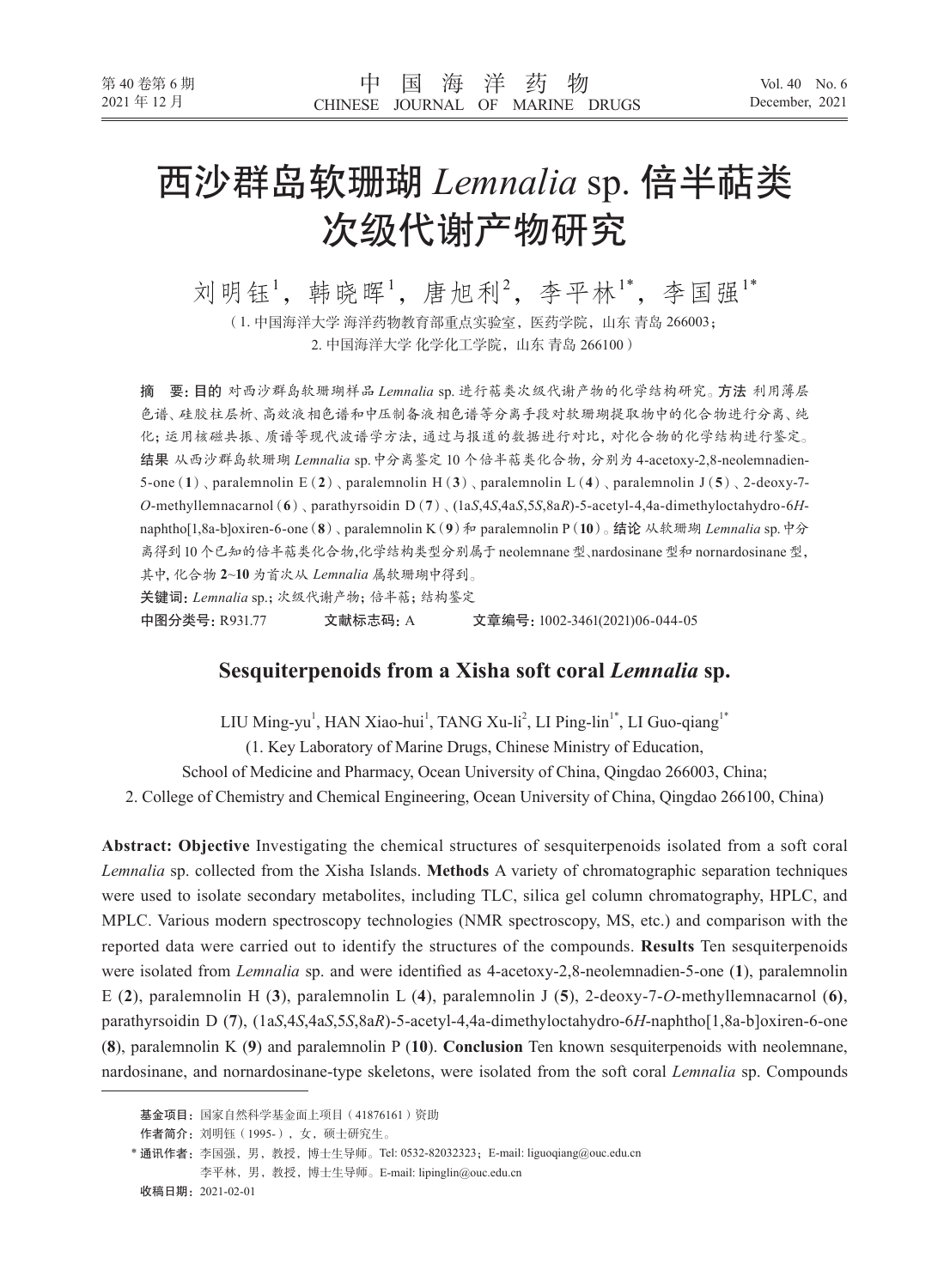# **2**~**10** were obtained from soft corals of the genus *Lemnalia* for the first time.

## **Key words:** *Lemnalia* sp.; secondary metabolites; sesquiterpenoids; structural characterization

软珊瑚是海洋生物的重要组成部分,也是 目前被广泛进行次级代谢产物研究的海洋生物之 一 [1]。从 *Lemnalia* 属软珊瑚在分类学上属于刺胞 动物门(Cnidaria)、珊瑚虫纲(Anthozoa)、八放 珊瑚亚纲(Octocorallia)、软珊瑚目(Alcyonacea)、 穗 珊 瑚 科(Nephtheidae)。 目 前 对 该 属 软 珊 瑚 物种及其次级代谢产物的研究仍较少。迄今为 止, 从 *Lemnalia* 属软珊瑚中已鉴定确定了 36 个物种,而天然产物研究仅覆盖了其中的 9 个 物 种(*L*. *africana*、*L*. *bournei*、*L*. *carnosa*、*L*. *cervicornis*、*L*. *flava*、*L*. *humesi*、*L*. *laevis*、*L*. *philippinensis* 和 *L*. *tenuis*)和几个未确定种名的 *Lemnalia* 属软珊瑚 [2-3]。*Lemnalia* 属软珊瑚的次级 代谢产物以萜类化合物为主 :倍半萜类化合物数 量庞大且结构类型丰富多样,包括以 6/6 和 6/6/5 环为特征的 nardosinane 型 和 nornardosinane 型、 以 6/8 环为特征的 neolemnane 型和单六元环的

6, 7-seconardosinane 型等 ;二萜类化合物数量较 少, 骨 架 类 型 主 要 为 biflorane 和 cembrane 型。 这些次级代谢产物中的大部分具有新颖的化学 结构,如新的碳原子连接方式和新的取代基连 接方式 [4]。许多化合物展示出多种多样的生物 活性,如细胞毒、抗病毒、抗炎、神经保护活 性等 [5-7]。

本文对 1 个采自西沙群岛的 *Lemnalia* 属软珊 瑚进行了次级代谢产物研究,从中得到 10 个倍半 萜类化合物,分别为 4-acetoxy-2, 8-neolemnadien-5-one(**1**)、paralemnolin E(**2**)、paralemnolin H(**3**)、 paralemnolin L(**4**)、paralemnolin J(**5**)、2-deoxy-7-*O*-methyllemnacarnol(**6**)、parathyrsoidin D(**7**)、(1a*S*, 4*S*, 4a*S*, 5*S*, 8a*R*)-5-acetyl-4, 4a-dimethyloctahydro- 6*H*-naphtho [1,8a-b]oxiren-6 one  $(8)$ , paralemnolin K $(9)$   $\textcircled{1}$  paralemnolin P $(10)$ (见图 1)。



图 1 来源于 *Lemnalia* sp. 的化合物 **1**~**10** 的化学结构 Fig.1 The chemical structures of compounds **1**~**10** from *Lemnalia* sp.

#### **1** 实验部分

# **1.1** 仪器与试剂

核磁共振仪 Pro pulse 500 MHz(TMS 为 内 标),Agilent 1100 型高效液相色谱仪(美国 Agilent 公司);Waters 2695 高效液相色谱仪(美国 Waters 公司);液相色谱柱(YMC-Pack  $C_8$ : 250 mm  $\times$ 10 mm, 5 μm; YMC-Pack Pro C<sub>18</sub>: 250 mm × 10 mm,5 μm,YMC 有限公司);JASCO P-1020 型旋光仪(日本分光株式会社);旋转蒸发仪(德 国 Heidoph 公司);柱层析硅胶(青岛海洋化工有 限公司);高效液相色谱用甲醇为色谱纯,常用有 机试剂甲醇、乙醇、二氯甲烷、石油醚、乙酸乙酯、 丙酮均为分析纯(天津科密欧化学试剂有限公司)。 **1.2** 样品来源及鉴定

软珊瑚 *Lemnalia* sp. 样品于 2012 年采集于中 国南海西沙群岛永兴岛附近海域水深 5~15 m 处, 保存于中国海洋大学医药学院天然产物一室,样 品编号为 XS-2012-1, 其种属名由荷兰国家自然历 史博物馆的 Leen van Ofwegen 教授鉴定。

## **1.3** 化合物的提取分离

将冷冻保存的软珊瑚样品(湿质量 4.5 kg) 粉碎, 常温下甲醇浸泡提取 6 次 (共 16 d), 合并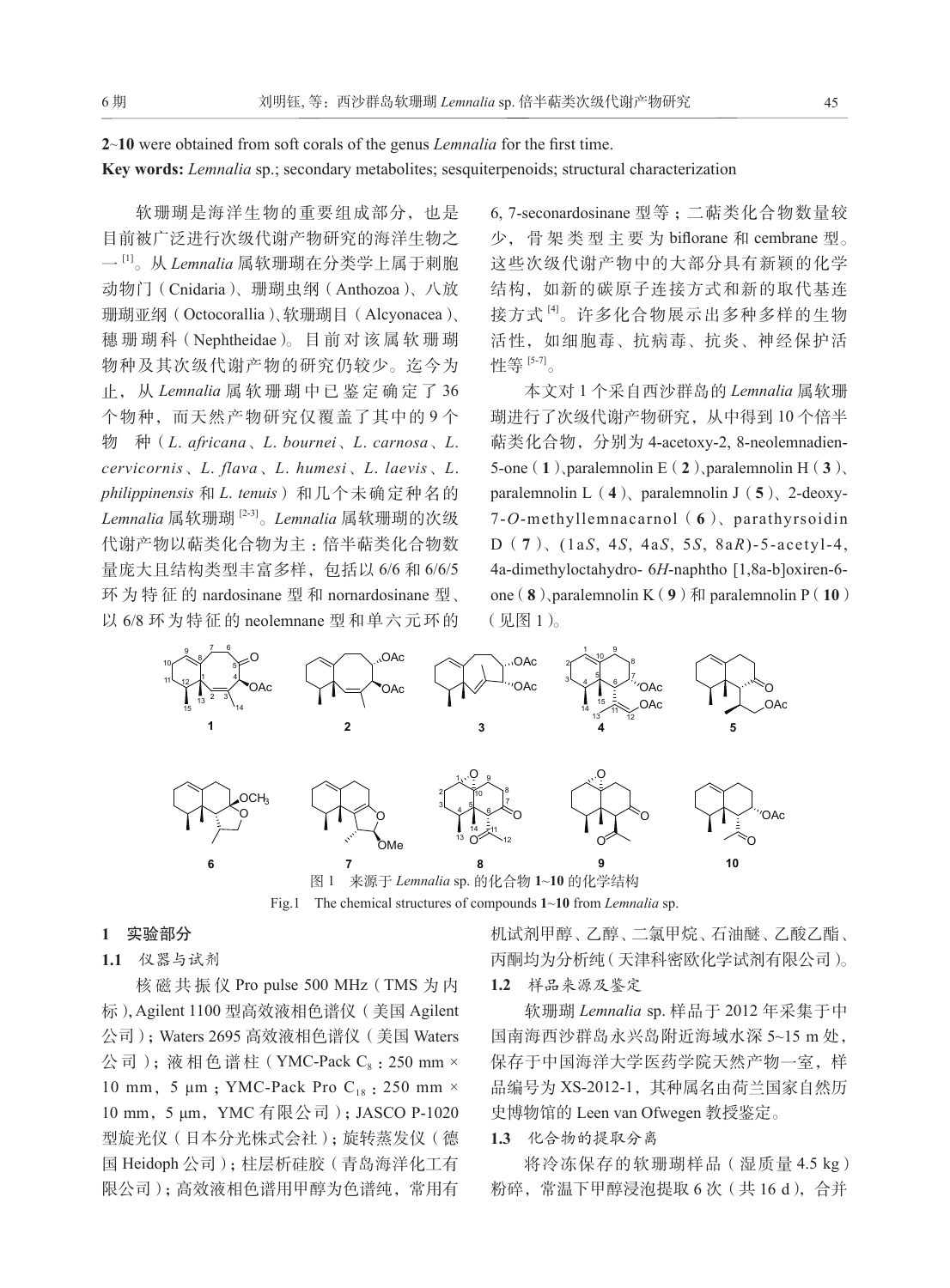提取液并于旋转蒸发仪中浓缩, 脱盐 4 次, 得粗 浸膏 165.0 g。经减压柱层析(填充 200~300 目正 相硅胶)初步分离,流动相比例为石油醚 - 丙酮 (体积比 1∶0~1∶1)和二氯甲烷 - 甲醇(体积比 10∶0~1∶1),共得到 9 个一级部位(L1~L9)。将 L3 部分 (19.0 g) 用 300~400 目正相硅胶为填料、 以石油醚 - 丙酮为流动相(体积比 300∶1~0∶1)进 行梯度洗脱, 得到 10 个二级部位 L3-1~L3-10, 通 过半制备高效液相色谱,以 80% 甲醇水溶液为流 动相, 从 L3-4 (4.2 g, YMC-Pack  $C_8$ : 250 mm × 10 mm, 5 μm) 中分得化合物 1 (2.7 mg、t<sub>R</sub> = 10 min)、2 (3.0 mg、 $t_R = 13$  min)、4 (1.8 mg、 $t_R = 1$ 15 min) 和 6 (12.0 mg、 $t_R = 30$  min)。将 L4 部 分(13.9 g)用 300~400 目正相硅胶为填料、以 石油醚 - 丙酮为流动相(体积比 100∶1~0∶1)进 行梯度洗脱,得到 10 个二级部位 L4-1~L4-10, 并通过半制备高效液相色谱,以 68% 甲醇 - 水 溶 液 为 流 动 相, 从 L4-5(4.3 g,YMC-Pack Pro C<sub>18</sub>: 250 mm × 10 mm, 5 μm) 中分得化合  $\frac{1}{2}$  **3** (9.0 mg,  $t_R$  = 120 min), **5** (48.0 mg,  $t_R$  = 42 min) 和 10 (2.5 mg、t<sub>R</sub> = 56 min)。将 L5 部 分(15.0 g)用 300~400 目正相硅胶为填料, 以石 油醚 - 乙酸乙酯为流动相(体积比 200∶1~0∶1) 进行梯度洗脱, 得到 10 个二级部位 L5-1~L5-10, 并通过半制备高效液相色谱,以 60% 甲醇 - 水 溶 液 为 流 动 相, 从 L5-7(3.2 g,YMC-Pack Pro  $C_{18}$  : 250 mm × 10 mm, 5 μm) 中分得化合物 7  $(5.2 \text{ mg}, t_R = 82 \text{ min}),$  **8**  $(6.0 \text{ mg}, t_R = 20 \text{ min})$  $\bar{p}$  (1.1 mg,  $t_{\rm R}$  = 22 min)<sub>。</sub>

#### **2** 化合物的结构鉴定

化合物 1 : 无色油状物, 分子式 C<sub>17</sub>H<sub>24</sub>O<sub>3</sub>, 相 对分子质量 276, [*α*]<sup> $2$ 0</sup> = +83.4 (*c* 0.2, MeOH);  ${}^{1}\text{H NMR}$  (500 MHz, CDCl<sub>3</sub>, TMS,  $\delta_{\text{H}}$ ): 6.41 (1H, s, H-4), 5.68 (1H, t, J = 3.9 Hz, H-9), 5.47 (1H, s, H-2),2.62 (1H,dd,*J* = 5.1,2.6 Hz,H-6),2.61 (1H, m, H-6), 2.39 (1H, m, H-7), 2.17 (2H, m, H-10), 2.11 (1H,m,H-7),2.10 (3H,s,-OAc),1.90 (1H, ddd,  $J = 11.1, 6.9, 4.3$  Hz, H-12), 1.67 (3H, s, H-14), 1.53 (2H, m, H-11), 1.01 (3H, s, H-13), 0.94 (3H, d,  $J = 6.8$  Hz, H-15);<sup>13</sup>C NMR (125) MHz, CDCl<sub>3</sub>, δ<sub>*C*</sub>): 203.3 (C-5), 170.4 (-Ac),

144.8 (C-8), 139.7 (C-2), 126.5 (C-3), 124.4 (C-9), 76.5 (C-4),44.6 (C-6),43.9 (C-1),39.2 (C-12), 28.6 (C-7),27.2 (C-11),25.5 (C-10),22.8 (C-13), 20.8 (-Ac),18.5 (C-14),17.2 (C-15)。以上核磁数 据与文献 [4] 所报道的数据基本一致,因此鉴定化 合物 **1** 为 4-acetoxy-2,8-neolemnadien-5-one。

化合物 2 : 无色油状物, 分子式 C<sub>19</sub>H<sub>28</sub>O<sub>4</sub>, 相 对分子质量 320, [*α*]<sup>20</sup> = +73.6 (*c* 0.2, MeOH); <sup>1</sup>H NMR (500 MHz, CDCl<sub>3</sub>, TMS,  $\delta_{\rm H}$ ): 6.73 (1H, d, *J* = 9.7 Hz, H-4), 5.63 (1H, t, *J* = 4.0 Hz, H-9), 5.25 (1H,s,H-2),5.11 (1H,ddd,*J* = 9.7,4.8,3.0 Hz,H-5),2.34 (1H,m,H-7α),2.30 (1H,m,H-7β), 2.09 (2H,m,H-10),2.06 (3H,s,-OAc),2.04 (1H, m,H-6α),2.01 (3H,s,-OAc),1.83 (1H,m,H-11α), 1.80 (1H,m,H-6β),1.74 (1H,m,H-12),1.58 (3H, m, H-14), 1.40 (1H, m, H-11β), 1.03 (3H, s, H-13), 0.88 (3H, d,  $J = 6.9$  Hz, H-15);<sup>13</sup>C NMR (125) MHz, CDCl<sub>3</sub>, *δ*<sub>*C*</sub>): 170.9 (-OAc), 170.5 (-OAc), 141.2 (C-8), 139.0 (C-2), 129.1 (C-3), 126.6 (C-9), 74.2 (C-5),72.7 (C-4),43.2 (C-1),38.4 (C-12), 31.1 (C-7),28.8 (C-6),26.4 (C-11),23.5 (C-10), 23.3 (C-13),21.4 (-OAc),20.9 (-OAc),20.2 (C-14), 15.1 (C-15)。以上核磁数据与文献 [8] 中所报道的 数 据 基 本 一 致, 因 此 可 以 确 定 化 合 物 **2** 为 paralemnolin E。

化合物 **3** :分子式 C19H28O4,相对分子质量 320,  $[\alpha]_D^{20} = -103.9$  (*c* 0.2, MeOH);<sup>1</sup>H NMR (500) MHz, CDCl<sub>3</sub>, TMS,  $δ$ <sub>H</sub>): 5.38 (1H, dd, *J* = 4.9, 2.6 Hz, H-9), 5.26 (1H, s, H-2), 5.24 (1H, d,  $J = 2.6$ Hz, H-4), 4.90 (1H, dt,  $J = 10.4$ , 2.6 Hz, H-5), 2.21 (1H,m,H-7α),2.12 (3H,s,-OAc),2.05 (2H, m,H-10),1.99 (3H,s,-OAc),1.96 (3H,d, *J* = 1.8 Hz, H-14), 1.72 (1H, m, H-12), 1.71 (2H, m, H-6), 1.69 (1H, m, H-7β), 1.45 (2H, m, H-11), 1.13 (3H, s, H-13), 0.90 (3H, d,  $J = 6.9$  Hz, H-15); <sup>13</sup>C NMR (125 MHz, CDCl<sub>3</sub>,  $\delta_c$ ): 170.2 (-OAc), 170.0 (-OAc),147.9 (C-8),135.8 (C-2),129.4 (C-3), 124.1 (C-9), 77.5 (C-4), 77.2 (C-5), 50.1 (C-1), 39.6 (C-12),32.2 (C-7),31.9 (C-6),26.2 (C-10), 25.1 (C-11),21.4 (-OAc),21.3 (-OAc),18.5 (C-15), 18.4 (C-14), 17.5 (C-13)。以上核磁数据与文献 [8] 所报道的数据基本一致。立体构型方面,鉴于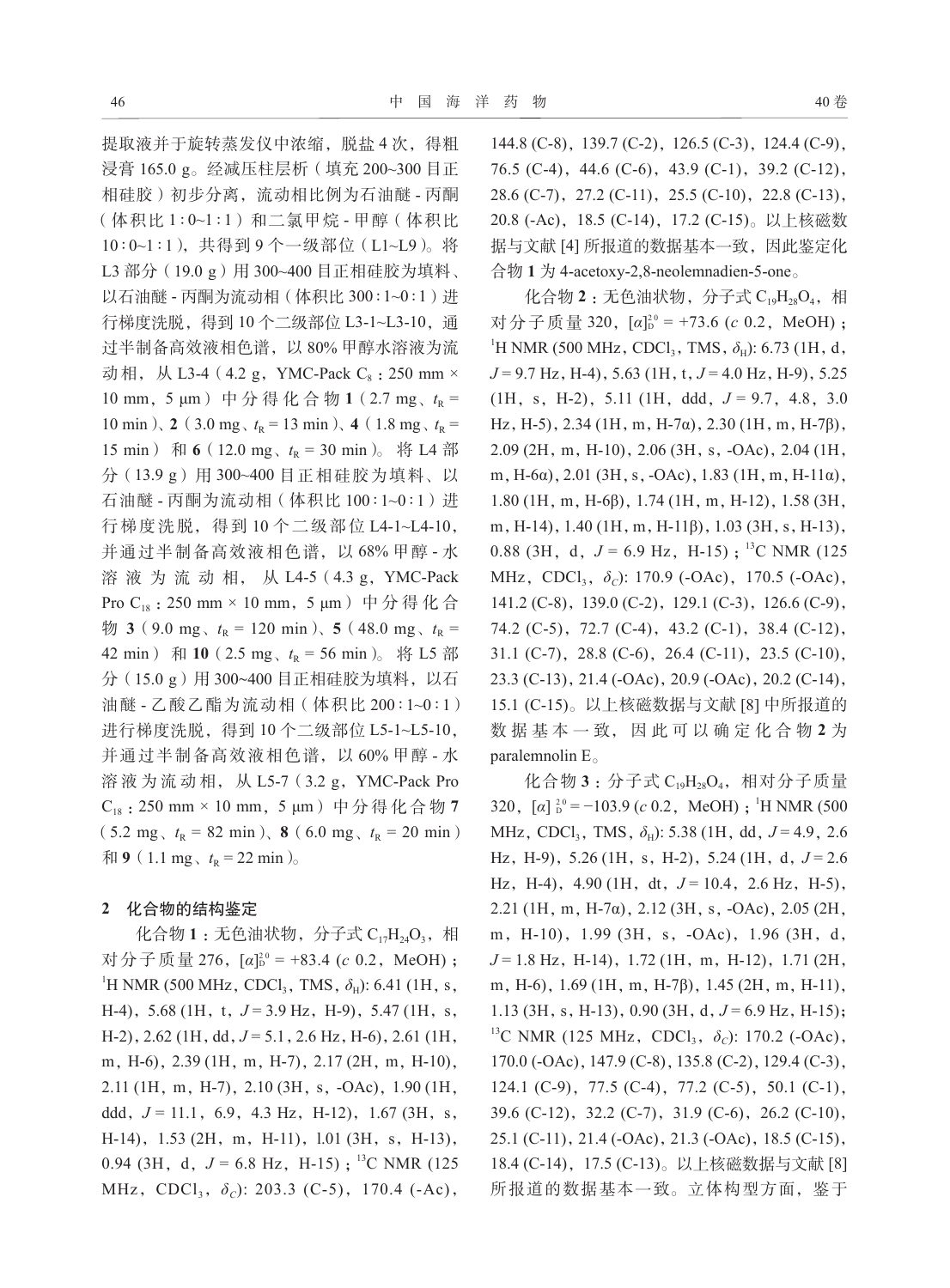NOESY 谱图中存在 H<sub>3</sub>-14 与 H<sub>2</sub>-6、H<sub>2</sub>-7 的相关信 号,可确定 2,3 位双键为  $E$  构型; 鉴于 NOESY 谱 图中存在 H-4 与 H-5 的相关信号,可确定其位于 同侧。因此鉴定化合物 **3** 为 paralemnolin H。

化合物 4 : 无色油状物, 分子式 C<sub>19</sub>H<sub>28</sub>O<sub>4</sub>, 相 对分子质量 320, [*α*]<sup>2</sup>° = −201.6 (*c* 0.2, MeOH) ; <sup>1</sup>H NMR (500 MHz, CDCl<sub>3</sub>, TMS, *δ*<sub>H</sub>): 6.92 (1H, d, *J* = 1.4 Hz, H-12), 5.42 (1H, t, *J* = 2.7 Hz, H-1), 5.31 (1H, m, H-7), 3.55 (1H, d,  $J = 6.0$  Hz, H-6), 2.53 (1H, m, H-9b), 2.22 (1H, ddd,  $J = 14.9, 5.3$ , 2.9 Hz,H-9a),2.09 (3H,s,-OAc),1.96 (2H,m, H-2),1.93 (3H,s,-OAc),1.82 (2H,m,H-8),1.74  $(3H, d, J = 1.4 Hz, H-13), 1.64 (1H, m, H-4), 1.38$ (2H,m,H-3),1.14 (3H,s,H-15),0.77 (3H,d,  $J = 6.8$  Hz, H-14) ;<sup>13</sup>C NMR (125 MHz, CDCl<sub>3</sub>, *δC*): 170.6 (-OAc),168.5 (-OAc),140.0 (C-10), 134.4 (C-12), 122.6 (C-1), 120.5 (C-11), 71.5 (C-7), 43.6 (C-6),41.0 (C-5),35.7 (C-4),30.3 (C-9), 28.7 (C-8),26.9 (C-3),26.0 (C-2),21.4 (-OAc), 21.2 (C-15),20.8 (-OAc),17.9 (C-13),15.5 (C-14)。 以上核磁数据与文献 [9] 所报道的数据基本一致, 因此鉴定化合物 **4** 为 paralemnolin L。

化合物 5 : 无色油状物, 分子式 C<sub>17</sub>H<sub>26</sub>O<sub>3</sub>, 相 对分子质量 278, [*α*]<sup>2</sup>° = −135.1 (*c* 0.2, MeOH) ; <sup>1</sup>H NMR (500 MHz, CDCl<sub>3</sub>, TMS,  $\delta_{\text{H}}$ ): 5.58 (1H, m, H-1), 4.54 (1H, dd,  $J = 10.7$ , 3.2 Hz, H-12a), 3.70  $(1H, t, J = 10.4 Hz, H-12b), 2.66 (1H, m, H-9b),$ 2.48 (1H,m,H-9a),2.41 (1H,m,H-8b),2.35 (1H, m, H-6), 2.30 (1H, m, H-8a), 2.18 (1H, m, H-11), 2.15 (1H,m,H-2b),2.07 (1H,m,H-4),2.03 (3H, s,-OAc),1.97 (1H,m,H-2a),1.49 (1H,m,H-3a), 1.44 (1H, m, H-3b), 0.96 (3H, d,  $J = 6.8$  Hz, H-13), 0.91 (3H, s, H-15), 0.84 (3H, d,  $J = 6.8$  Hz, H-14); <sup>13</sup>C NMR (125 MHz, CDCl<sub>3</sub>, *δ<sub>C</sub>*): 213.2 (C-7), 171.0 (-OAc), 137.9 (C-10), 124.2 (C-1), 66.5 (C-12),62.3 (C-6),43.1 (C-5),40.9 (C-8),33.2 (C-4), 31.7 (C-11),30.9 (C-9),27.0 (C-3),25.9 (C-2), 21.9 (C-15),21.1 (-OAc),18.0 (C-13),15.4 (C-14)。 以上核磁数据与文献 [9] 所报道的数据基本一致, 因此鉴定化合物 **5** 为 paralemnolin J。

化合物 6 : 无色油状物, 分子式 C<sub>16</sub>H<sub>26</sub>O<sub>2</sub>, 相 对分子质量 250, [*α*]<sup>2</sup>° = −39.3 (*c* 0.2, MeOH) ;

<sup>1</sup>H NMR (500 MHz, CDCl<sub>3</sub>, TMS,  $\delta_{\rm H}$ ): 5.46 (1H, s, H-1), 3.86 (1H, t, J = 7.8 Hz, H-12b), 3.37 (1H, dd,  $J = 9.8$ , 8.3 Hz, H-12a), 3.29 (1H, s, -OAc), 2.33 (1H,m,H-9b),2.20 (1H,m,H-9a),1.98 (2H, m, H-2), 1.93 (1H, m, H-8b), 1.90 (1H, m, H-11), 1.87 (1H,m,H-6),1.84 (1H,m,H-8a),1.71 (1H, m, H-4), 1.48 (1H, m, H-3a), 1.42 (1H, m, H-3b), 1.07 (3H, s, H-14), 1.06 (3H, d,  $J = 6.0$  Hz, H-13), 0.84 (3H, d,  $J = 6.6$  Hz, H-15);<sup>13</sup>C NMR (125) MHz, CDCl<sub>3</sub>, δ<sub>*C*</sub>): 139.5 (C-10), 122.7 (C-1), 110.8 (C-7), 72.7 (C-12), 58.0 (C-6), 48.8 (-OAc), 40.4 (C-5),37.4 (C-11),35.0 (C-4),29.9 (C-8), 26.9 (C-9),26.9 (C-3),25.6 (C-2),21.8 (C-14), 18.2 (C-13),16.5 (C-15)。以上核磁数据与文献 [10] 所报道的数据基本一致,因此鉴定化合物 **6** 为 2-deoxy-7-*O*-methyllemnacarnol。

化合物 7 : 无色油状物, 分子式 C<sub>16</sub>H<sub>24</sub>O<sub>2</sub>, 相 对分子质量 248, [*α*]<sup> $2$ 0</sup> = −42.6 (*c* 0.2, MeOH); <sup>1</sup>H NMR (500 MHz, CDCl<sub>3</sub>, TMS,  $\delta_{\rm H}$ ): 5.37 (1H, s, H-1), 4.82 (1H, d, J = 1.3 Hz, H-12), 3.40 (3H, s, -OAc), 2.81 (1H, m, H-11), 2.51 (1H, m, H-9b), 2.17 (2H,m,H-8),2.00 (1H,m,H-9a),1.96 (1H, m, H-2a), 1.91 (1H, m, H-2b), 1.68 (1H, m, H-4), 1.44 (1H,m,H-3a),1.37 (1H,m,H-3b),1.22 (3H, d,  $J = 7.1$  Hz, H-13), 1.10 (3H, s, H-14), 1.04 (3H, d,  $J = 6.7$  Hz, H-15);<sup>13</sup>C NMR (125 MHz, CDCl3,*δC*): 149.4 (C-7),142.5 (C-10),120.9 (C-1), 118.8 (C-6), 112.3 (C-12), 55.3 (-OAc), 46.1  $(C-11)$ , 39.0  $(C-5)$ , 37.6  $(C-4)$ , 29.6  $(C-9)$ , 28.8 (C-3),25.9 (C-8),25.6 (C-2),21.4 (C-14),19.7 (C-13),18.9 (C-15)。以上核磁数据与文献 [11] 所 报 道 的 数 据 基 本 一 致, 因 此 鉴 定 化 合 物 **7** 为 parathyrsoidin D。

 $4C_4$ 物 **8** : 无色油状物, 分子式  $C_{14}H_{20}O_3$ , 相 对分子质量 236, [*α*]<sup>2</sup><sup>0</sup> = −76.9 (*c* 0.2, MeOH); <sup>1</sup>H NMR (500 MHz, CDCl<sub>3</sub>, TMS,  $\delta_{\rm H}$ ): 3.74 (1H, s, H-6), 3.19 (1H, td,  $J = 13.7$ , 7.8 Hz, H-8a), 2.97 (1H,m,H-1),2.46 (1H,m,H-9b),2.39 (1H,m, H-8b),2.28 (3H,s,H-12),2.12 (1H,qd,*J* = 11.7, 9.1, 3.3 Hz, H-4), 1.99 (1H, m, H-2a), 1.91 (1H,m,H-2b),1.50 (1H,dd,*J* = 14.1,7.5 Hz, H-9a), 1.27 (2H, m, H-3), 0.96 (3H, s, H-14), 0.81